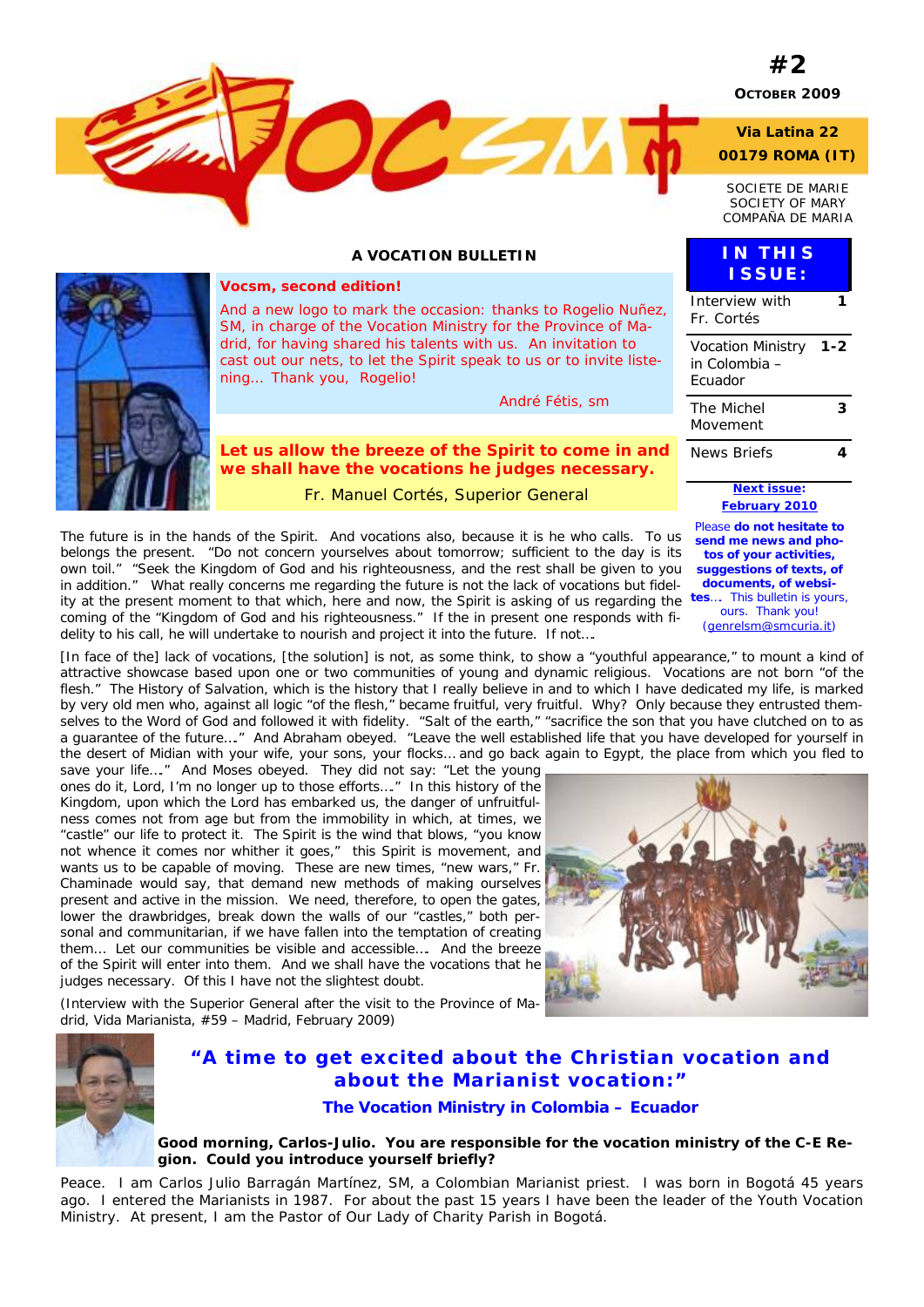#### PAGE 2

#### **Can you describe for us the vocation ministry in CE?**

Our objective is to promote, cultivate and mentor children's, youth and vocational groups in all our works which labor for the Kingdom of God.

For that:

- A Regional Team for Youth Vocation Ministry has been formed.
- We have developed a common Project for Youth Vocation Ministry for the Region of Columbia and Ecuador.
- 12 working papers for vocational discernment have been produced, as well as a brief biography of Miguel Angel Quiroga, SM, the Marianist murdered by the paramilitaries for defending the poor, as a model of the following of Jesus…
- A preliminary project for the *Movimiento Michel* has been organized.

Besides all this, we have some regional activities, such as: two vocational meetings a year — a general one in the first semester and the other a local one in the second semester; two annual meetings of those assigned to structure the *Movimiento Michel*; and the "Miguel Angel Quiroga" Cultural and Sports Meeting.

#### **How are the Marianist communities involved in this ministry? What is your most important role?**

Each Marianist community has to name a mentor for the Youth Vocation Ministry. They encourage the young people who are interested in our community and in our Charism. They accompany these recruitment processes in each work. My role is to constantly encourage this work and to counsel and encourage the brothers responsible for each work. Another role that I have is to visit each young man who is in the recruitment process at each



work. Once a year, I do a "vocation tour" to meet and carry on some vocational chats with them, and visit the schools, works, etc.

#### **And the Marianist Family?**

Each branch of the Marianist Family names a person responsible for vocations. We meet with them and plan joint activities. We have also developed a vocational primer jointly with the entire Marianist Family. The team is made up of Sister Marleny Cuartas Rico, FMI, Nidia Rodríguez Salazar, CLM, and Father Carlos Julio Barragán, SM.

#### **What preparation is recommended to a young man before he can ask to enter the pre-novitiate?**

The specific objective of this stage is to personally mentor the youth who experiences a call to the Marianist religious life, to

help him to discern if, as much in the call itself as in the person who feels it, the necessary signs are there for it to be considered a true calling.

The person who experiences the call must be helped to acquire the capacity for analyzing it and situating it correctly in his life. For that there must be: self-knowledge, deeper understanding about what is and what is signified by the Christian vocation, and interiorization of the latter.

At this stage, it is a question of analyzing and discerning the call. Nevertheless, one must be careful that the person who experiences it not think that it means putting his call "under suspicion." This stage is not only a time for examination, but also a time for encouragement and enthusiasm towards the Christian vocation and for the Marianist vocation. It is a time to come to discover the exciting possibilities they hold and, supported in this discovery, to understand also the renouncements that it necessarily implies.

#### **Do you have materials to help us to carry on this ministry?**

Yes, we have the materials (12 papers on vocational discernment). Whoever is interested can send me an e-mail and I will send them with great pleasure: carjulio2000@yahoo.es.



#### **What seems to be the most important thing in vocation ministry?**

To be fully convinced that the road we are traveling is a road to happiness. In this way we make this happiness transparent and infect others with our life witness. And God will raise up new vocations with our cooperation.

**Many thanks, Carlos Julio, and good luck in your work!** 

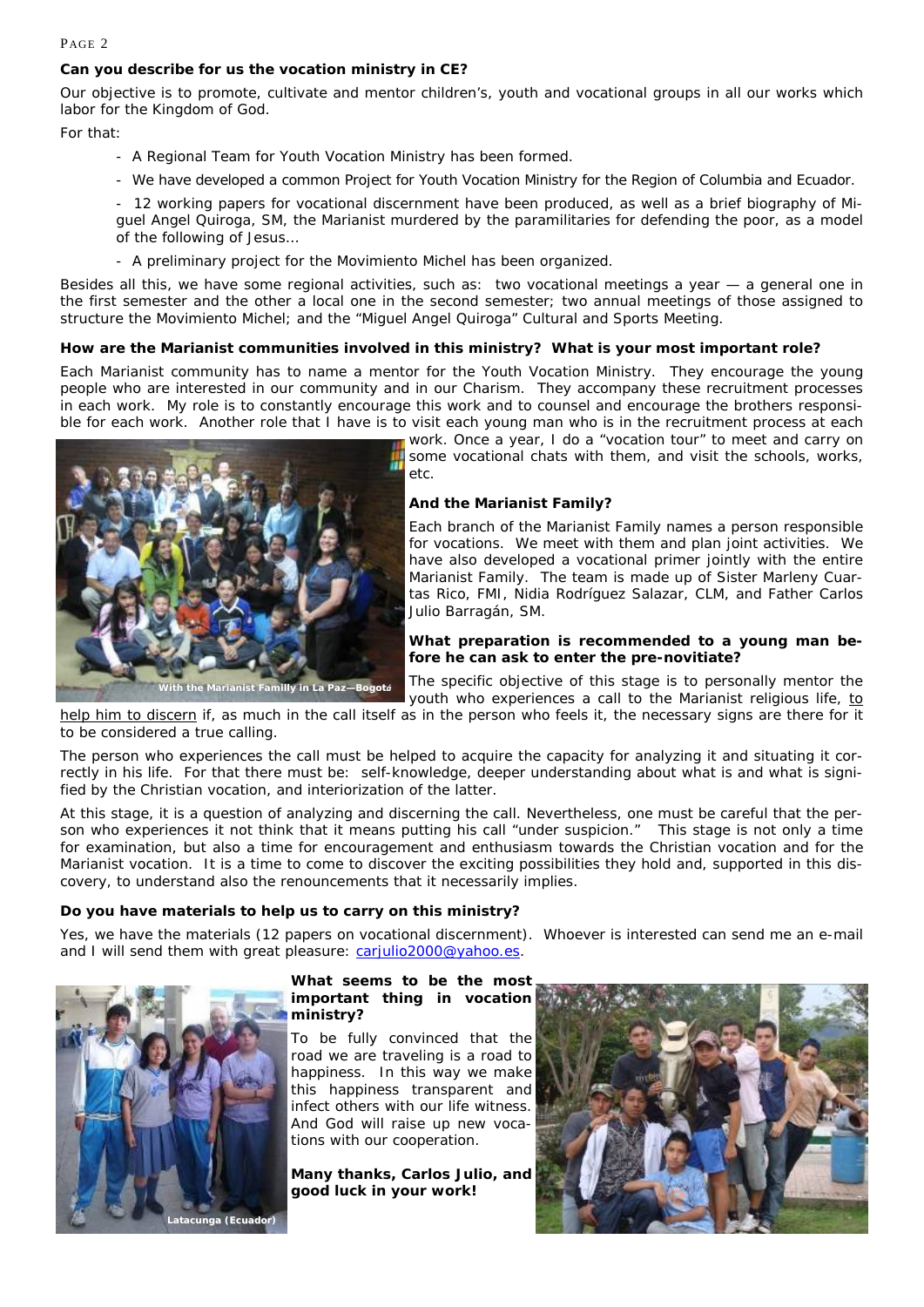#### *CONCERN ABOUT A JOINT VOCATIONAL WORK*

#### **VOCATION MINISTRY OF THE MARIANIST FAMILY IN COLOMBIA**

I am Nidia Rodríguez Salazar, Lay Marianist of Colombia. With joy and gratitude I received the invitation which the Lord Jesus gave me to follow him concretely in the lay life according to the Marianist Charism. Concerned about making the teachings of Jesus real within myself and about freely accepting the presence of the Holy Spirit, in the year 2002 I began my process of Christian formation in the "Huellas Marianistas" ("Marianist Footprints") Lay Community of the city of Bogotá, D.C. Wanting to live



out deeply the commitment I had made to Mary at the altar, to be a coworker in the mission of making Christ present to the world, I agreed to be the Representative of the CLM to the Vocation Ministry of the Marianist Family in Colombia.

**The idea** of Vocational Ministry in the Marianist Family came up as a response to the concern about joint vocational work, responding to the need to animate, to strengthen and to mentor more persons in the vocational processes within the Family. This was formally solidified as one of the orientations and lines of action for the years 2007-2011, worked out in the MEETING OF CLAMAR OF THE MARIANIST FAMILY in January 2009, in Bogotá, D.C.

Vocation Ministry of the Marianist Family in Colombia is or-

ganized with one member of each of the three branches present in the country (CLM- SM- FMI): Father Carlos Julio Barragán SM, Marleny Cuartas FMI and Nidia Rodríguez Salazar CLM. The truth is that, in the Family, it is only recently that this work is getting under way. Nevertheless, it has been very well accepted. We proceed with expectations and with an attitude on the part of all to succeed in this project of the Marianist Family.<br>Nidia Rodríguez Salazar, CLM



Michel (1972- 1998) murdered by paramilitaries in Lloró (Chocó)

#### **THE MICHEL MOVEMENT (MM):**

• **A youth and vocation ministry** for forming young people with a human, Christian, Marianist vocation, so that their lives might bear witness in the Church and in society,

• Which **defends** the cosmos as a work of God for all generations,

• Where one will live **without hatred** or rancor and where abuse will disappear from every manner of speech,

• With a **critical consciousness** about the religious, social, political, and cultural reality of society • In order to live and transmit **hope, faith** and **love** according to the principles of Jesus of Nazareth,

• Which will further the **education** and on-going formation of all its members.

*A Marianist movement which forms children, adolescents and young people in faith so that they do what Jesus asks of them with a merciful heart after the youthful manner of Michel Ángel Quiroga Gaona: "Michel"* 

**STAGES:** CHILDREN'S STAGE (6 to 11 years)

 ADOLESCENT STAGE (12 to 16 years) YOUTH STAGE (17 to 21 YEARS) ADULT STAGE (22 years and above) with the CLM.

**National meetings** of the MM have been held since 1998 (+Michel) in the form of the Marianist Olympics, and with the purpose – which was also the dream of Michel – of integrating children and young people into our works. In 2008 it was decided to alternate each year between sports activities for integration and a cultural meeting. This year (October 2009) a cultural meeting will take place at the Finca Santa María, near



Bogotá: the *First Formation Camp for Animators of the MM.* In this camp we will work on proposing MM to young people so that they become "empowered" in MM and with their help we can solidify the movement.

Nelson Mendieta & Edgar Palacios, SM